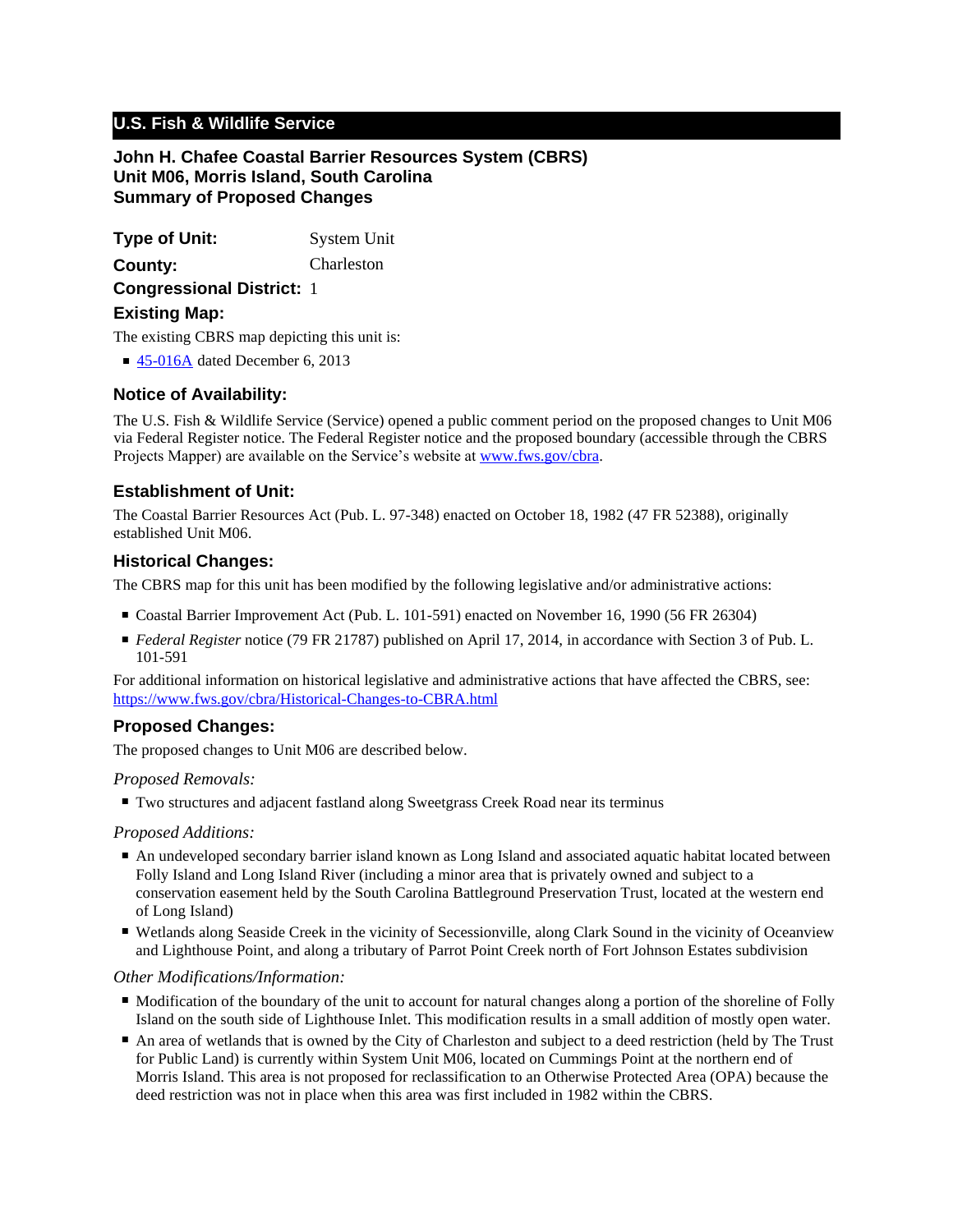## **Unit M06 Summary of Proposed Changes (continued)**

■ A portion of Lighthouse Inlet Heritage Preserve (owned by the Charleston County Parks and Recreation Commission and managed under a cooperative partnership with the South Carolina Department of Natural Resources) is currently within System Unit M06. This area is not proposed for reclassification to an OPA because it was acquired for conservation and/or recreation by the County after the area was first included in 1990 within the CBRS.

For information about the Service's guiding principles and criteria for assessing CBRS boundary modifications, visit www.fws.gov/cbra/maps/Boundary-Modifications.html.

### **Technical Corrections Assessment:**

A technical correction is a correction to a CBRS map to fix a legitimate mapping error. The Service receives numerous requests from property owners and other interested parties who seek to remove areas from the CBRS based on an alleged "technical mapping error." The Service considers a technical mapping error to be a mistake in the delineation of the CBRS boundaries that was made as a result of incorrect, outdated, or incomplete information (often stemming from inaccuracies on the original base maps). The Service generally does not recommend removal of areas from the CBRS unless there is clear and compelling evidence that a technical mapping error led to their inclusion within the CBRS. In order to determine whether a technical mapping error exists, the Service conducts a comprehensive review of the history of the CBRS unit in question which generally includes an assessment of the Service's background records for the unit, the controlling and historical CBRS maps of the area, the historical development status of the area, aerial imagery, and any materials submitted by interested parties. When the Service determines that a technical correction to a map is warranted, we prepare a new comprehensively modernized map for the area. The updated map becomes effective only if adopted through legislation enacted by Congress.

The Service was first contacted about Unit M06 in 2012 by a private property owner who sought to remove property along Sweetgrass Creek Road in the Sweetgrass Creek subdivision from the CBRS. Following that first request, the Service received additional requests from property owners to remove neighboring properties from Unit M06. The property owners assert the three properties at the end of Sweetgrass Creek Road were included within the CBRS in the past based on a mapping error in the depiction of the fastland (i.e., land above mean high tide) on the CBRS base map and the level of development at the site when it was first included in 1990 within the CBRS. Two of the properties have residential structures that were constructed in 1991 and 1992.

#### *Service Findings*

The Service has carefully assessed the information submitted over the years by the private property owners as well as the materials that are typically reviewed as part of a technical correction assessment. The Service found that the three properties at the end of Sweetgrass Creek Road within Unit M06 are appropriate for removal from the CBRS. CBRA's development criteria and the Service's findings related to this technical correction assessment are explained in further detail below.

CBRA requires that the Service consider the following criteria in determining whether a coastal barrier was undeveloped at the time of inclusion within the CBRS: (A) the density of development was less than one structure per five acres of land above mean high tide; and (B) there was existing infrastructure consisting of (i) a road, with a reinforced road bed, to each lot or building site in the area; (ii) a wastewater disposal system sufficient to serve each lot or building site in the area; (iii) electric service for each lot or building site in the area; and (iv) a fresh water supply for each lot or building site in the area (16 U.S.C.  $3503(g)(1)$ ). When assessing whether an area may be appropriate for removal, the Service also considers the location of geomorphic, cultural, and development features on-the-ground at the time the area was included within the CBRS (i.e., whether the CBRS boundary lines on the maps precisely follow the underlying features they were intended to follow on-the-ground).

The Service's review of the portion of the Sweetgrass Creek subdivision within Unit M06 found that there were no structures on-the-ground in 1990 when it was first included within the CBRS. Therefore, the density of development within Unit M06 was not considered. The Service's assessment considered the level of infrastructure that was on-the-ground and available to each lot or building site at the time the area was included within the CBRS. The Sweetgrass Creek subdivision had a full complement of infrastructure to each lot in place by 1988, which was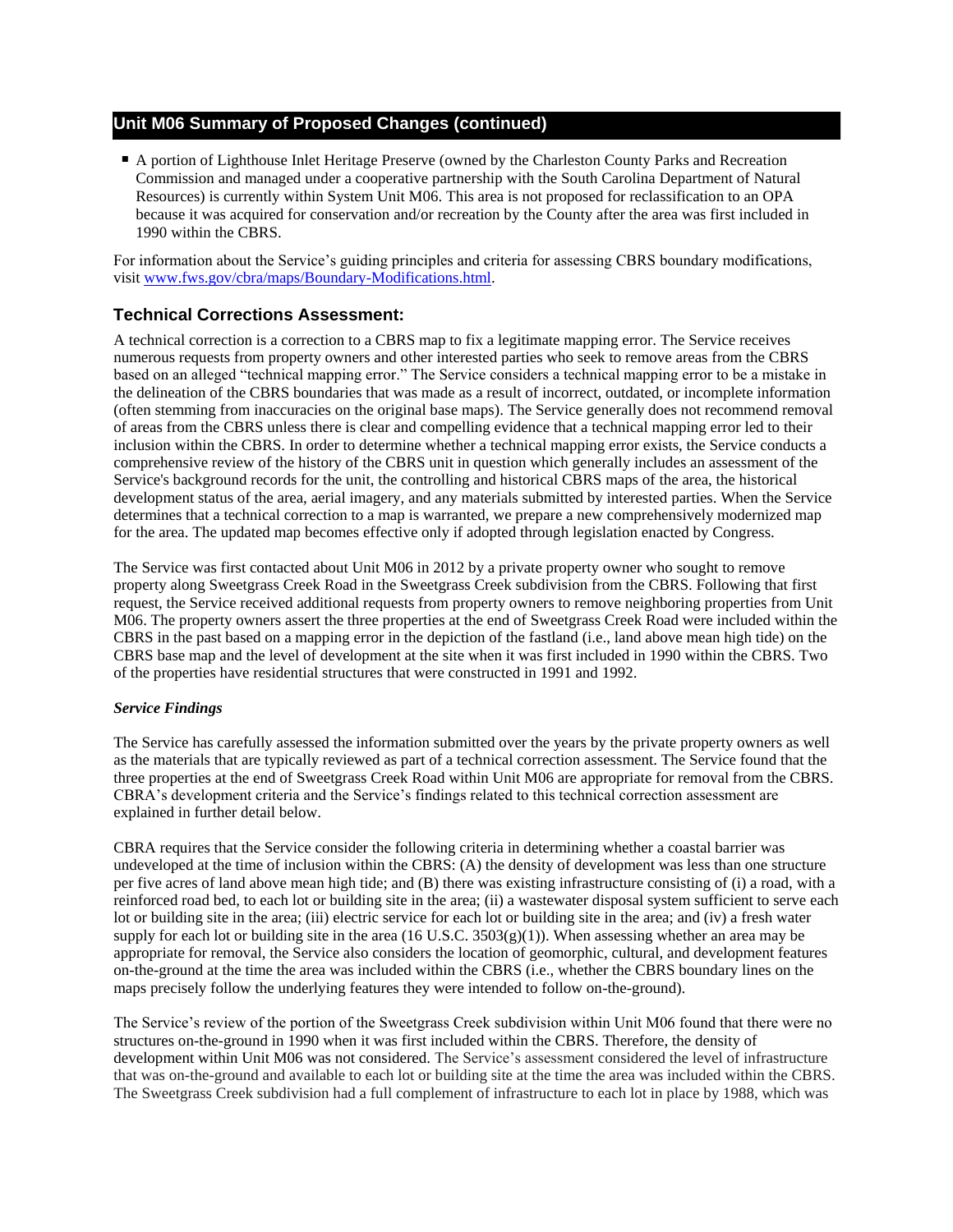# **Unit M06 Summary of Proposed Changes (continued)**

before a portion of the subdivision was included within the CBRS. The Service also found that the CBRS boundary in this area was intended to follow the wetland/fastland interface, and the location of this interface as it existed at the time was not depicted correctly on the 1979 U.S. Geological Survey Topographic Quadrangle used as the base map for the October 24, 1990, CBRS map. Therefore, the three properties at the end of Sweetgrass Creek Road are appropriate for removal from the CBRS.